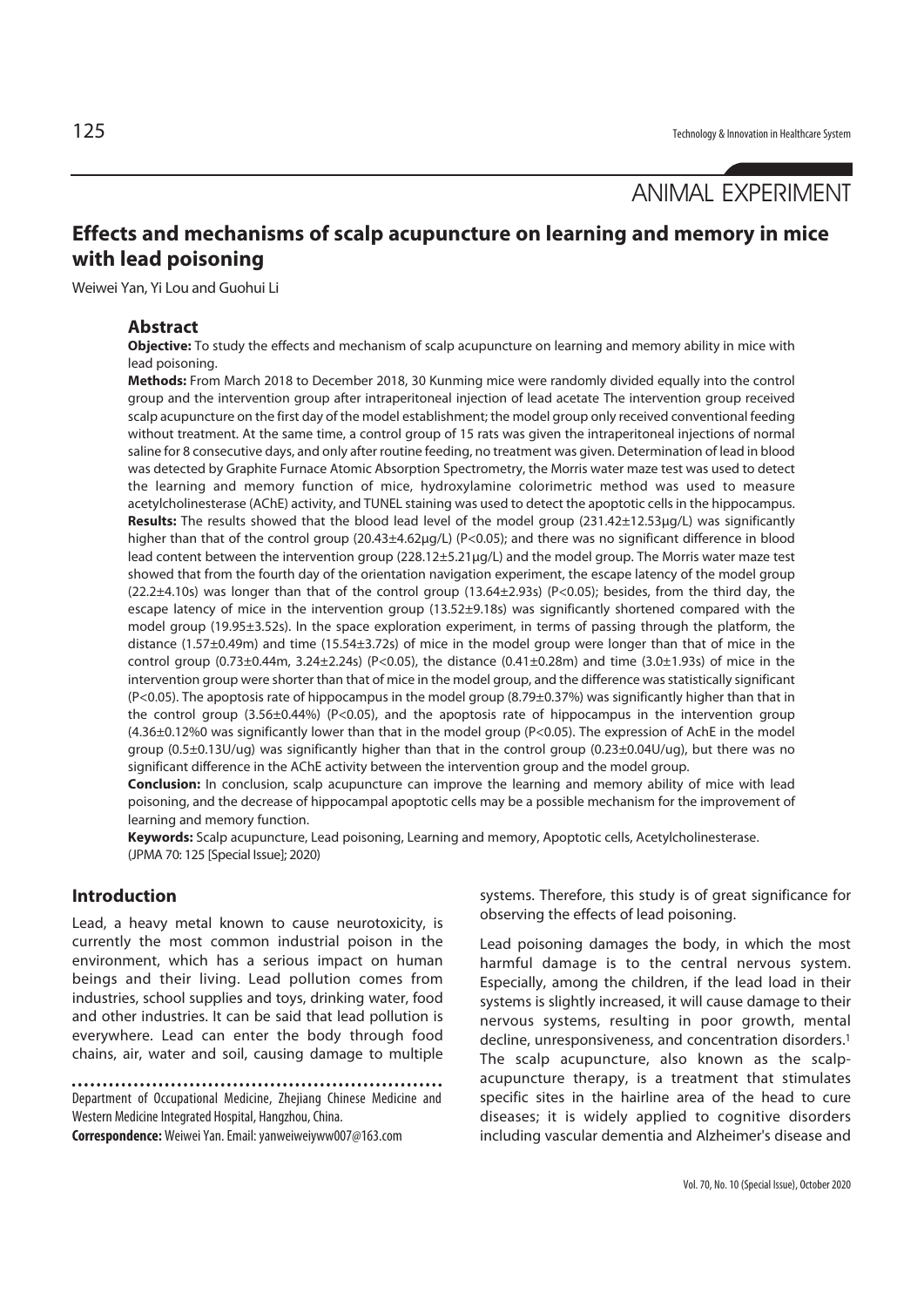achieved satisfied therapeutic effects. The Morris water maze test, including the orientation navigation experiment and the space exploration experiment, is often applied to evaluate the learning and memory functions of rodents.2,3

The experiment explores the possible mechanism of scalp acupuncture affecting the learning and memory behaviours through establishing the mice models poisoned with lead acetate, treating the models with scalp acupuncture, evaluating the effects of scalp acupuncture on the learning and memory abilities of mice with lead poisoning through the Morris water maze test, as well as detecting the blood lead level, the hippocampus apoptotic cells and the acetylcholinesterase (AchE) activity. This study will also analyze the effects and mechanism of scalp acupuncture on learning and memory ability in mice with lead poisoning.

# **Materials and Methods**

The study was conducted and completed at the Hangzhou Red Cross Hospital from March 2018 to December 2018. The experimental operations of this study were approved by the Ethics Committee of the Hangzhou Red Cross Hospital.

A total of 65 healthy male CL Kunming mice weighing 20- 30g were provided by Jiangsu Changzhou Cavens Lab Animal Corporation, animal certificate No. SCXK (Su) 2011-0003. Feeding environment: temperature was 18- 22°C and humidity 50-60%.

TUNEL apoptosis detection kit (Jiangsu Keygen Biotech), DAPI cell colorant (Shanghai Beyotime Biotechnology), acetylcholinesterase (AchE) test kit (Nanjing Jiancheng Bioengineering Institute) was utilized.

In accordance with the methods of Zhang Ji et al., the 50 healthy CL Kunming mice were poisoned by intraperitoneal injection of lead acetate (7mg/kg, 8 consecutive days).4 The criteria of success model were that the blood lead level was >200ug/L and significantly higher than that of the normal control group and the orientation navigation and space exploration abilities of mice decreased in the Morris water maze test, i.e. the learning and memory behaviours were damaged. The sampling capacity of the actual experiment was 50, of which 40 models were successfully established (80%).

A total of 30 successful mice models were randomly selected as the experimental objects and divided into the model group and the intervention group, with 15 mice in each group; meanwhile, a total of 15 healthy CL Kunming

mice were selected as the control group. The scalp acupuncture was given to the intervention group; in accordance with the Experimental Acupuncture Science, Baihui and Dazhui acupoints, which were selected as the position for the acupuncture treatment. The scalp acupuncture was given 20 minutes each day for 7 consecutive days. The model group was given routine feeding with no other treatment. The control group was given the intraperitoneal injections of the equivalent dosage of saline for 8 consecutive days; then the mice were kept on routine feeding with no other treatment.

All the mice were submitted to the water maze test 8 days after the treatment was finished, and the escape latency was tested. The platform was placed into the center of a random quadrant for the orientation navigation experiment to evaluate the spatial memory acquisition ability of mice: all the mice were successively placed into the water tank from entry point A, B, C, and D with their faces facing to the tank wall, the time spans that the mice took to find and climb up to the platform within 60 seconds were observed and recorded (the escape latency). If the mouse failed to find the platform within 60 seconds, it was led to the platform and stayed on the platform for 15 seconds, and its escape latency was recorded as 60 seconds. The space exploration experiment would evaluate the accurate memorizing ability of the mice in terms of memorizing the platform area. On the 5th day of the water maze test, after the orientation navigation experiment, the platform was removed; facing to the tank wall, the mice were placed into the water from the entry point in quadrant II, the times that mice passed through the area of platform and the distances that mice swam were observed and recorded.

After the Morris water maze test was finished, the mice were executed by chloral hydrate; 1.0mL of mice whole blood was taken and anti-coagulated with heparin; the Graphite Furnace Atomic Absorption Spectrometry was applied to assay the blood lead levels of mice.

Both the left and right cerebral hemispheres of the executed experimental mice were taken and soaked into the pre-cooled physiological saline immediately to remove the blood. The filter papers were used for draining the water and the blood vessels of mice cerebral pia mater were removed. The left brain was weighed and placed into a micro homogenizer, added with 0.1mL of water-free ethanol and triturated, then added with 0.9mL of physiological saline and fully triturated into homogenate. The homogenate was centrifuged at 4°C 4500 xg (centrifugal force) for 15min, then the supernatant was taken. The hydroxylamine colorimetric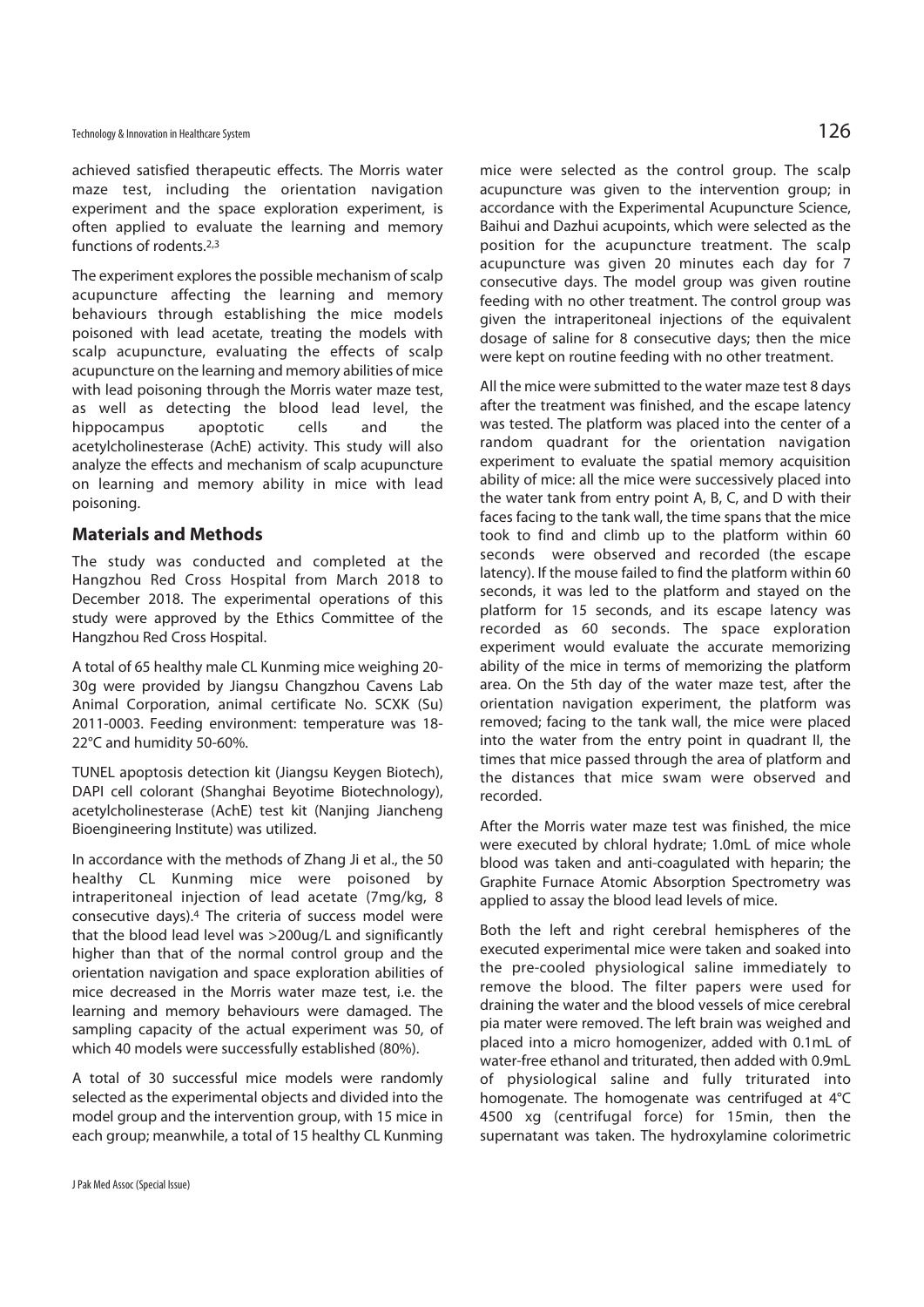method was applied to detect the activity of AchE; all the operations strictly followed the instructions of the reagent kit.

The TUNEL staining was applied. The right brain was made into paraffin sections, routine dewaxed, hydrated with ethanol, rinsed with PBS buffer, digested by protease K working solution, and rinsed again with PBS buffer, then the sections were sealed in the 30% H2O2 blocking solutions at room temperature and rinsed with PBS buffer. The absorbent papers were applied to drain the water around the samples. Afterward, the samples were added with terminal deoxynucleotidyl transferase (TdT) reaction solution dropwise, rinsed with PBS buffer, dripped with fluorescein working fluid, rinsed with PBS buffer, dripped with DAPI colourant, rinsed with PBS buffer, and detected under a fluorescence microscope. Staining results gave the following results: the nucleus was stained blue by DAPI, the apoptotic cells were stained

green by TUNEL, the apoptosis rate calculation equation=number of TUNEL staining cells/number of DAPI staining cells \* 100%.

The SPSS 20.0 statistics software was applied to analyze the data; all the measurement data were expressed as  $(\chi \pm s)$ , the group comparisons were analyzed by One-way ANOVA, P<0.05 was statistically significant.

# **Results**

# **Mice Blood Lead Level Results**

As shown in Figure-1, the blood lead content of mice in the model group was 231.42±12.53μg/L, which was significantly higher than in the control group, indicating statistical significance. However, no significant differences in blood lead content between the intervention group and the model group were found.

# **Morris Water Maze Test Results of Mice**

As shown in Table-2, in the orientation navigation experiment, compared with the control group, as the time duration of training increased, since the 4th day, the escape latency of mice in the model group increased significantly, P<0.05, it was of statistical significance; besides, after scalp acupuncture treatment, since the 3rd day, compared with the model group, the escape latency of mice

 $127$  Technology & Innovation in Healthcare System

**Table-1:** The blood lead level results of mice in the 3 experimental groups (μg/L, χ  $+\varsigma$ ).

| Group                  | <b>Number of animals</b> | <b>Blood lead level</b> |  |
|------------------------|--------------------------|-------------------------|--|
| The control group      | 15                       | $20.43 + 4.62$          |  |
| The model group        | 15                       | $731.47 + 17.53$ ##     |  |
| The intervention group | 15                       | $228.12 + 5.21$ ##      |  |

Note: Compared with the control group, #  $P < 0.05$  indicated statistical significance, #  $P < 0.01$ indicated remarkable statistical significance. Compared with the model group, & P<0.05 indicated statistical significance, && P<0.01 indicated remarkable statistical significance.

in the intervention group decreased significantly, indicating statistical significance. As shown in Table-3, in the space exploration experiment, the distance and time of mice in the model group in terms of passing through the platform was longer than that in the control group, after scalp acupuncture treatment, the distance and time of mice in the intervention group in terms of passing through the platform was shorter than



**Note: A: the TUNEL staining of the control group (×200); B: the DAPI staining of the control group (×200); C: the TUNEL staining of the model group (×200); D: the DAPI staining of the model group (×200); E: the TUNEL staining of the intervention group (×200); F: the DAPI staining of the intervention group (×200).** 

**Figure-1:** The staining results of hippocampus apoptotic cell of mice in the 3 experimental groups.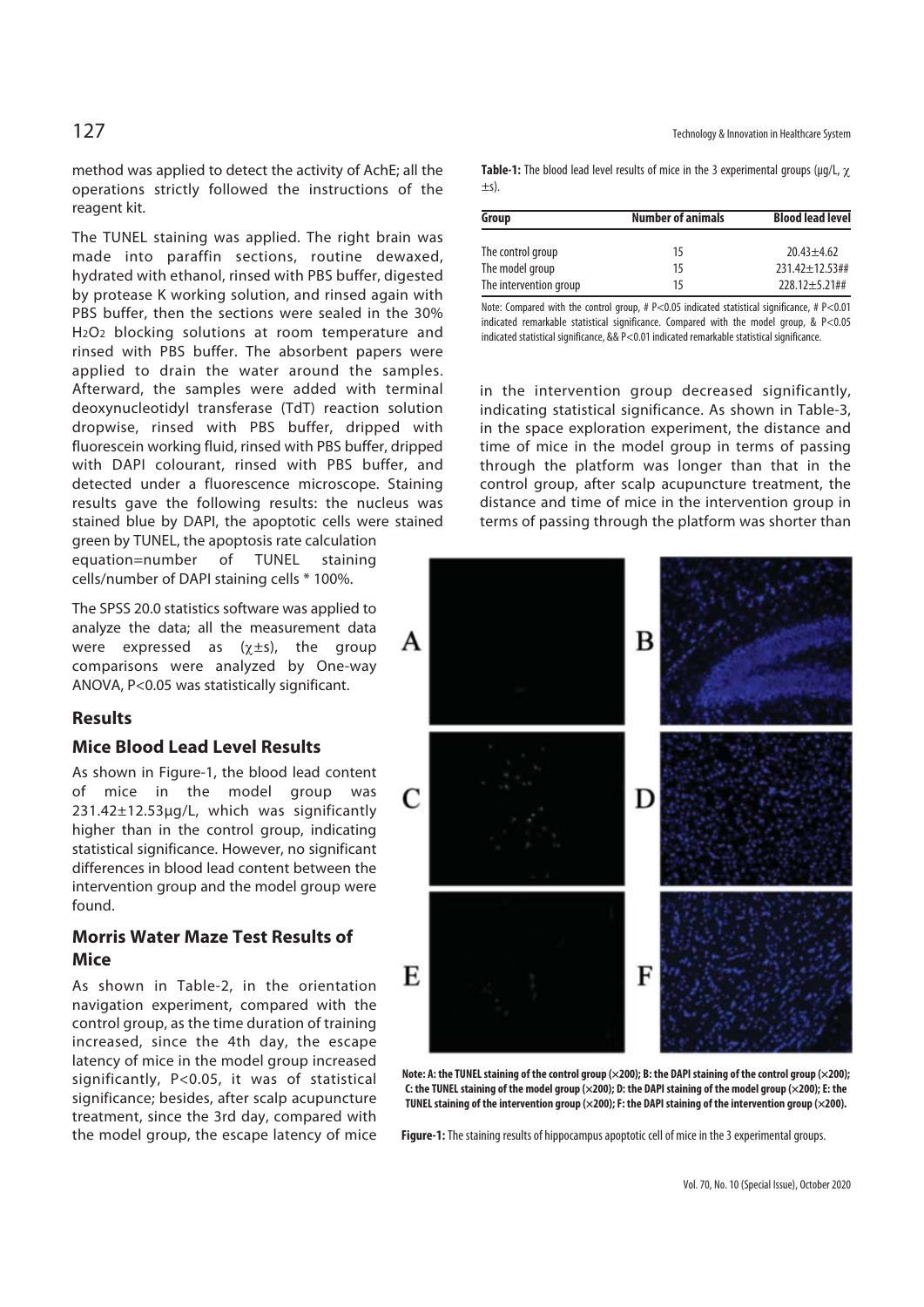| Group                  | <b>Number of animals</b> | Day 2            | Day 3            | Dav <sub>4</sub> | Day 5              |
|------------------------|--------------------------|------------------|------------------|------------------|--------------------|
| The control group      |                          | $13.42 \pm 2.78$ | $16.33 \pm 3.76$ | $13.64 \pm 2.93$ | $11.79 + 2.24$     |
| The model group        |                          | $13.43 + 2.34$   | $19.95 + 3.52$   | $22.2 + 4.10#$   | $19.73 \pm 2.88$ # |
| The intervention group |                          | $13.64 \pm 1.62$ | $13.52 + 9.18$   | $15.63 + 9.628$  | 12.54±2.55&        |

**Table-2:** The results of escape latency in orientation navigation experiment of mice in the 3 experimental groups (s, χ ±s).

Note: Compared with the control group, # P<0.05 indicated statistical significance, ## P<0.01 indicated remarkable statistical significance. Compared with the model group, & P<0.05 indicated statistical significance, && P<0.01 indicated remarkable statistical significance.

**Table-3:** The results of space exploration experiment of mice in the 3 experimental groups (χ±s).

| Group                  | <b>Number of animals</b> | Distance (m)    | Time (s)        |
|------------------------|--------------------------|-----------------|-----------------|
| The control group      | 15                       | $0.73 + 0.44$   | $3.24 + 2.24$   |
| The model group        | 15                       | $1.57 + 0.49$ # | $15.54 + 3.72#$ |
| The intervention group | 15                       | $0.41 + 0.2888$ | $3.0 + 1.9388$  |

Note: Compared with the control group, # P<0.05 indicated statistical significance, ## P<0.01 indicated remarkable statistical significance. Compared with the model group, & P<0.05 indicated statistical significance, && P<0.01 indicated remarkable statistical significance.

**Table-4:** The AchE expressions of mice in the 3 experimental groups (χ±s).

| Group                  | <b>Number of animals</b> | AchE activity (U/ug) |  |
|------------------------|--------------------------|----------------------|--|
| The control group      | 15                       | $0.23 + 0.04$        |  |
| The model group        | 15                       | $0.5 + 0.13#$        |  |
| The intervention group | 15                       | $0.43 + 0.06$        |  |

Note: Compared with the control group, # P<0.05 indicated statistical significance, ## P<0.01 indicated remarkable statistical significance. Compared with the model group, &  $P<0.05$ indicated statistical significance, && P<0.01 indicated remarkable statistical significance.

**Table-5:** The differences of hippocampus apoptosis rate of mice in the 3 experimental groups (χ±s).

| Group                  | <b>Number of animals</b> | Apoptosis rate (%) |  |
|------------------------|--------------------------|--------------------|--|
| The control group      | 15                       | $3.56 + 0.44$      |  |
| The model group        | 15                       | $8.79 \pm 0.37$ #  |  |
| The intervention group | 15                       | $4.36 \pm 0.128$   |  |

Note: Compared with the control group, #  $P < 0.05$  indicated statistical significance, ##  $P < 0.01$ indicated remarkable statistical significance. Compared with the model group, & P<0.05 indicated statistical significance, && P<0.01 indicated remarkable statistical significance.

that in the model group, P<0.01, the result was of statistical significance.

# **Measurement Results of Ache Activity**

As shown in Table-4, the AchE expressions of mice in the model group increased significantly compared with the control group; however, after scalp acupuncture treatment, the AchE expressions of mice in the intervention group had no significant difference with that of mince in the model group.

#### **Results of TUNEL Staining**

As shown in Table-5 and Figure-1, the hippocampus apoptosis rate of mice in the model group increased significantly compared with the control group, the results are of statistical significance. However, after the scalp acupuncture treatment, the hippocampus apoptosis rate of mice in the intervention group decreased significantly compared with the model group.

#### **Discussion**

Lead is neurotropic and acts on the central neurotrophin system by passing through the blood brain barrier, leading to learning and memory dysfunction.<sup>5</sup> Although the effect of lead on developing neurotrophin systems is more obvious, research has proved that lead could also affect the neurotrophin systems of adults, leading to learning and memory dysfunction.<sup>6,7</sup>

Some studies have found that compared with the healthy volunteers, the delayed recall, attention, and the Montreal Cognitive Assessment (MOCA) scores of leadaffected people whose blood lead level are >200ug/L are obviously lower, indicating statistical significance.<sup>8</sup> Besides, the effects of lead on cognitive function would persist after years of separation from occupational exposure.9 Schwartz BS et al. traced the lead-affected people who had been moved from occupational exposure for 16 years; their research found that the memories, the visual constructing abilities, and the learning and cognitive functions of the lead-affected people were obviously lower than that of their peer groups; besides, the reason of such damages were related to the high tibia lead levels.10 In this experimental study, the blood lead levels of adult mice in the model group were significantly higher than the control group; besides, in the Morris water maze test, the average escape latency and the distances and time spans of passing through the platform of adult mice in the model group were significantly longer than the control group. Therefore, it is considered that the lead poisoning damaged the learning and memory abilities of adult mice.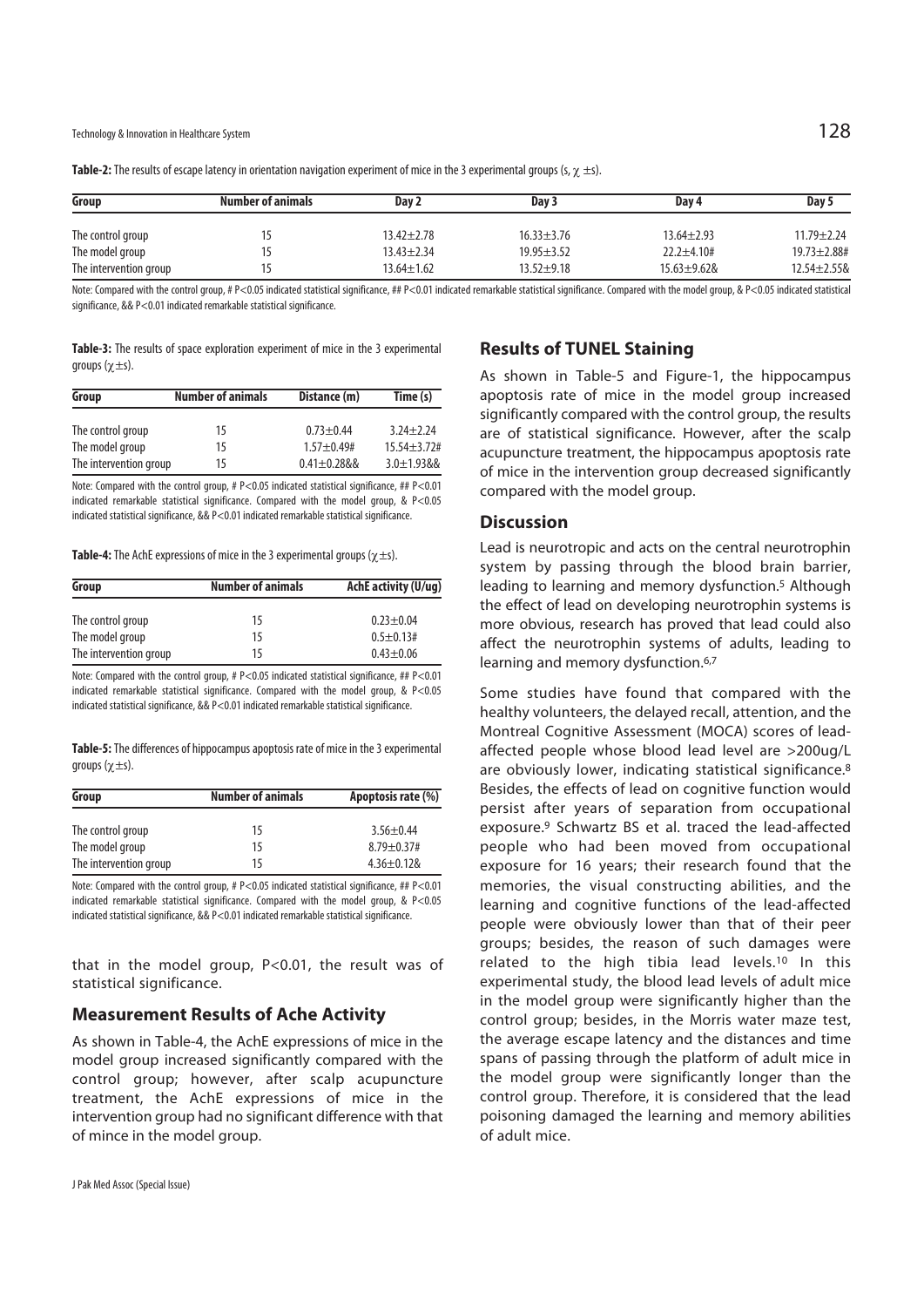Current studies have proved that the possible mechanisms of lead poisoning causing learning and memory dysfunction include the following: 1. Lead poisoning would enhance the Bax gene expression and reduce the Bcl-2 gene expression of hippocampus neuron, causing the apoptosis of hippocampus neurons.11,12 Hippocampus is the important anatomical basis and nerve center of learning and memory; any form of damages to its neurons would lead to learning and memory dysfunction.2 Lead poisoning would reduce the releases of multiple nerve transmitters including acetylcholine, dopamine, and amino acid in the central neurotrophin system, thereby affecting the learning and memory function. This experiment also showed that the AchE expression and the apoptosis rate of hippocampus neurons of mice in the model group were increased as compared to the control group.13,14 Clinically, the commonly applied lead poisoning therapy is chelator treatment; chelator would excrete the excessive lead in organisms; however, it is incapable of effectively repairing the damage to the neurotrophin system caused by lead poisoning. Therefore, safe and effective treatment for damaged nerves is the focus of current clinical research.15-20

According to Chinese Traditional Medicine, scalp acupuncture could stimulate the head related meridians and acupoints, regulate the function of organs and blood circulation, thereby treat central neurotrophin system disorders, which has been confirmed in various neurological cognitive dysfunction diseases. Acupuncture has been widely used in China. Acupuncture has a potential role in improving learning and memory ability. It can be used as a treatment for memory loss, lead poisoning brain injury and other related diseases. Thus, the paper selected Baihui and Dazhui acupoints for scalp acupuncture stimulation to observe the improvement of learning and memory function of mice with lead poisoning. The results have shown that in the Morris water maze test, compared with the model group, the escape latency and the distances and time spans of passing through the platform of mice in the intervention group significantly decreased (P values were all <0.05). Meanwhile, the mice hippocampus apoptotic cells of the intervention group were obviously reduced, P<0.01, it was of statistical significance. The results indicated that the scalp acupuncture treatment would improve the learning and memory functions of mice with lead poisoning. Its mechanism could relate to the reduction of lead poisoning hippocampus apoptotic cells caused by the stimulation of Baihui and Dazhui acupoints that the scalp acupuncture brings. In addition, the research has

discovered that compared with the model group, the AChE activity of mice in the intervention group was of no significant differences, indicating that the acetylcholine transmitters may not be involved in the improvement of learning and memory abilities of lead poisoning mice through scalp acupuncture.21-25

There are also some related studies to explain the mechanism of acupuncture. It is found that acupuncture treatment can significantly promote growth and development, improve neurobehavioral function, and improve learning and memory ability. It can reduce the apoptosis of hippocampal cells and up regulate the levels of GDNF and BDNF. It may play a neuroprotective role by inhibiting the apoptosis of hippocampal cells and increasing the expression of GDNF and BDNF in hi rats.26 In addition, researches have been carried out on acupuncture to change the cognitive state. It is found that acupuncture shortens the escape latency of the anterior platform quadrant and prolongs the stay time of the anterior platform quadrant in mice. After acupuncture, the number of apical and basal dendrites and the total length of apical and basal dendrites increased significantly. The research shows that acupuncture improves the ability of spatial learning and memory of mice by improving the dendritic structure.27 Acupuncture not only has a good effect on the improvement of simple cognitive impairment, but also has a good effect on patients with complex diseases. For example, some studies have found that the cognitive ability of rats suffering from diabetes and cerebral infarction is significantly reduced, and the brain tissue and nerves are obviously damaged. Acupuncture has a good effect on the changes of behaviour and brain morphology, which is helpful to improve the learning and memory ability.28

# **Conclusion**

In summary, scalp acupuncture reduces the hippocampus apoptotic cells in mice with lead poisoning, which could be one of the mechanisms for improving the learning and memory abilities of mice. The research has provided an evidence for clinical scalp acupuncture treatment of lead poisoning in mice.

**Disclaimer:** I hereby declare that this research paper is my own and autonomous work. All sources and aids used have been indicated as such. All texts either quoted directly or paraphrased have been indicated by in-text citations. Full bibliographic details are given in the reference list which also contains internet sources. This work has not been submitted to any other journal for consideration.